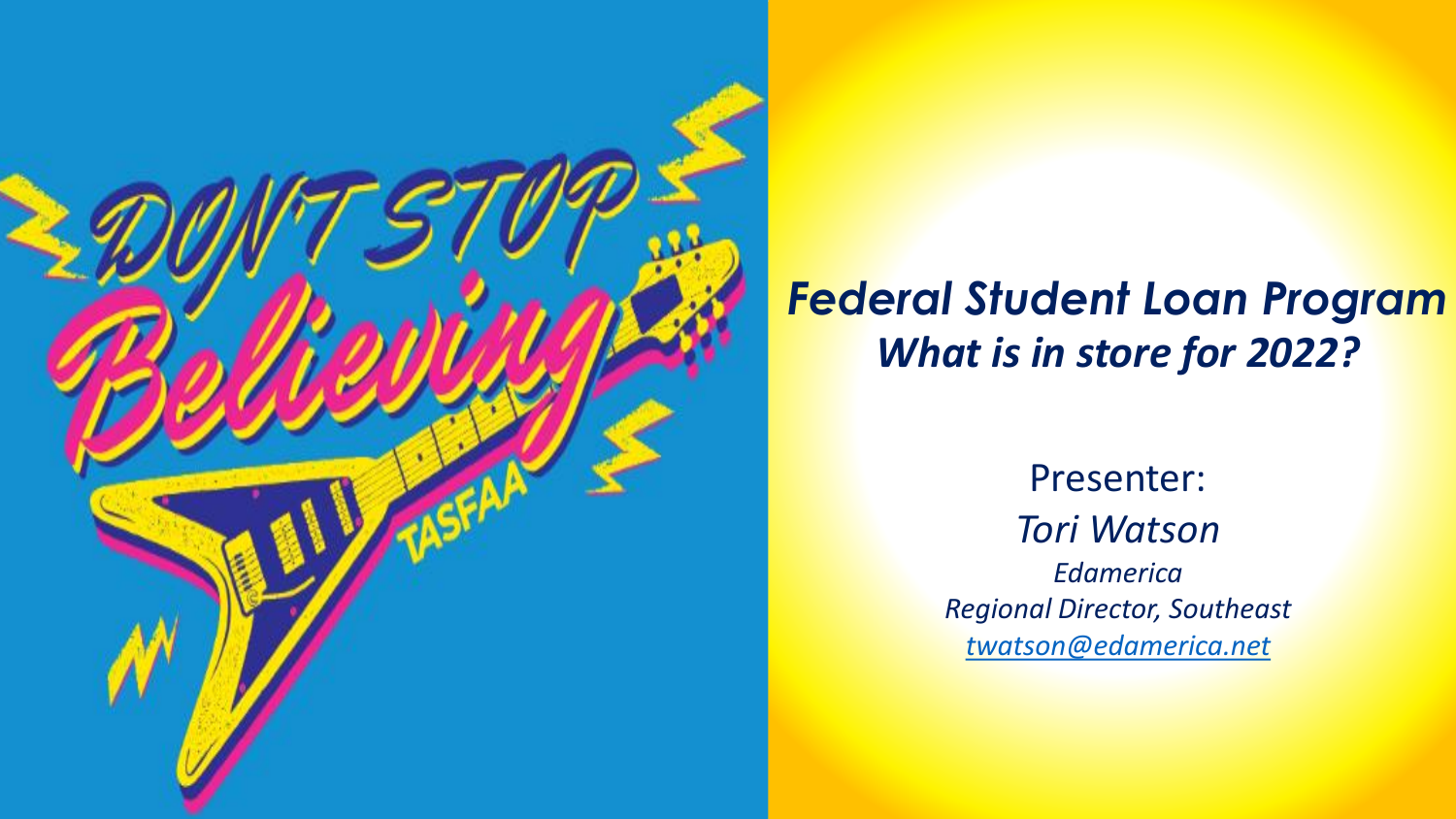# What's In Store for 2022

- Impact of National Forbearance
- Delinquency and Default Risk
- The Great Servicers Migration
- Changes to PSLF Program
- Return to Repayment





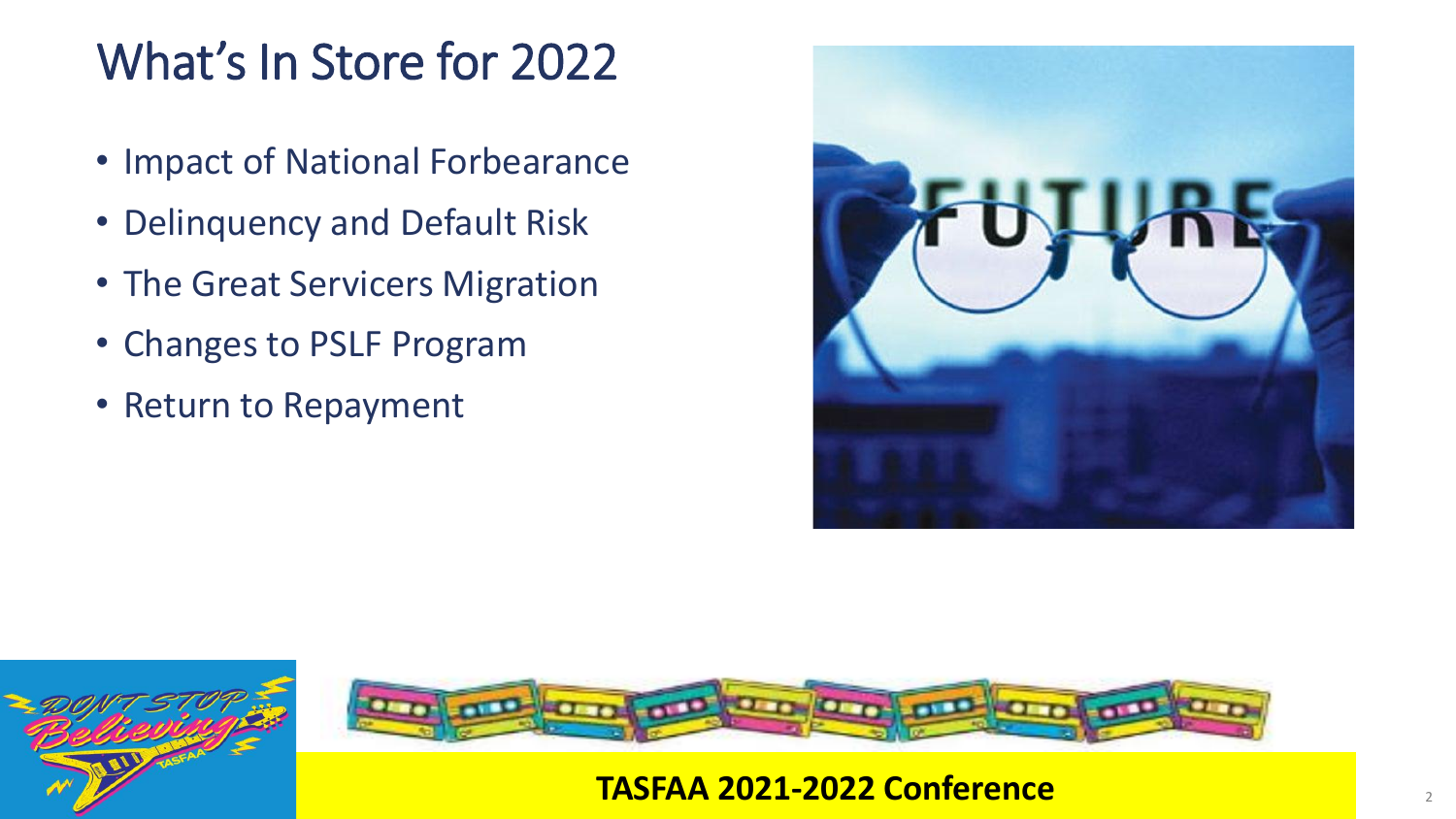# National Forbearance

#### **Impact to Schools:**

- National Forbearance reset the delinquent clock for all students who were delinquent to zero.
- Retroactive on March 13, 2020
	- 0% interest during repayment "pause" –payments made by borrowers during the forbearance are applied to principal
- New date for "Return to Repayment" or (RTR) is May 2, 2022.
	- *Will there be another extension? –To be continued…*



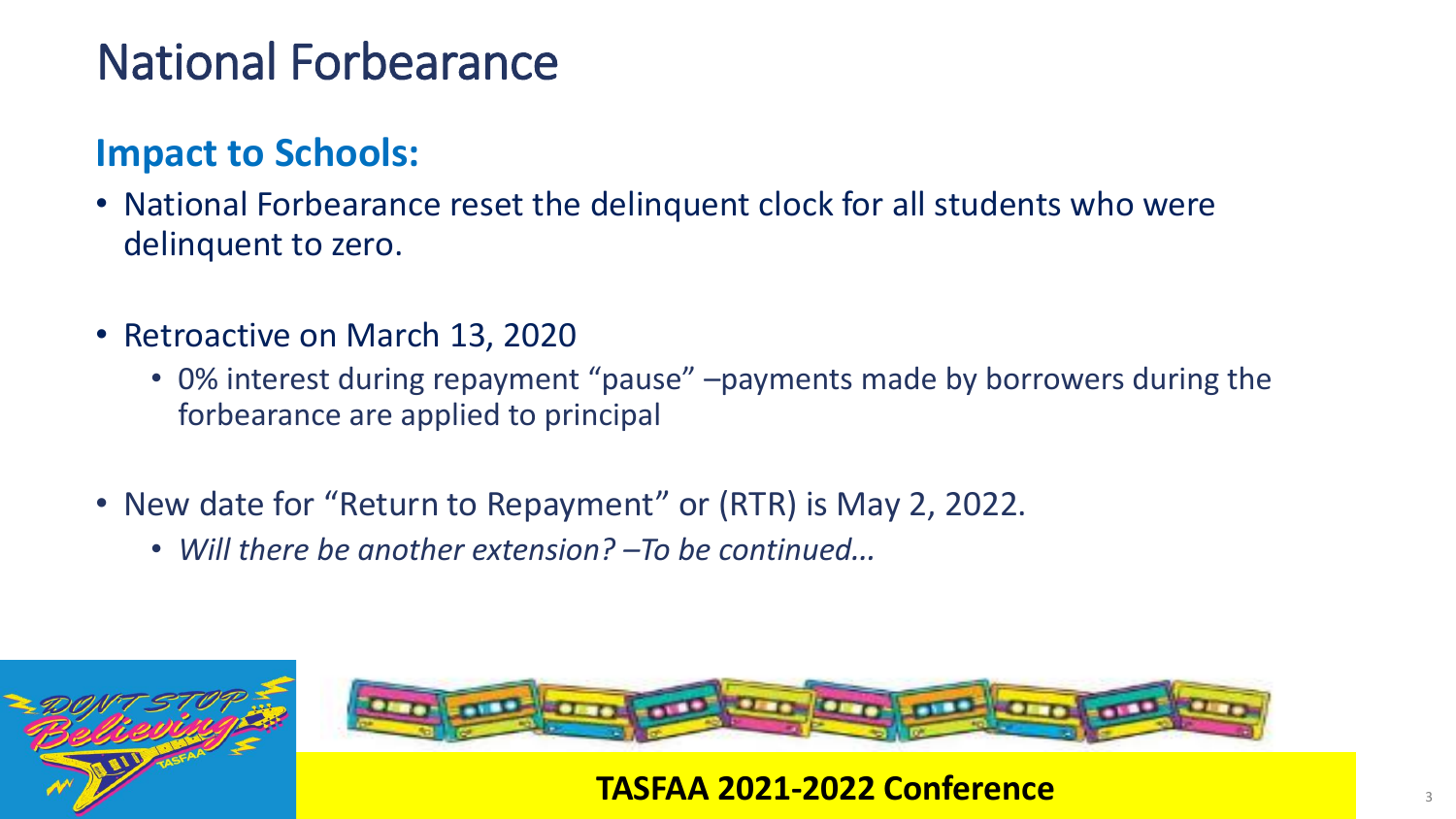### Cohort Default Rates- Past & Future

- **FY2018 CDR – Lower rates for all…**
	- ‒ Only loans that defaulted prior to March 13, 2020, were counted in the FY2018 rate.
	- National average for community colleges 11.5%
- **FY2019 CDR**
	- ‒ Bold prediction Single digit rates
	- ‒ Draft CDRs released end of February 2022
	- ‒ Official CDR expected release September 26, 2022
- **FY2020 CDR**
	- Bold prediction 0%



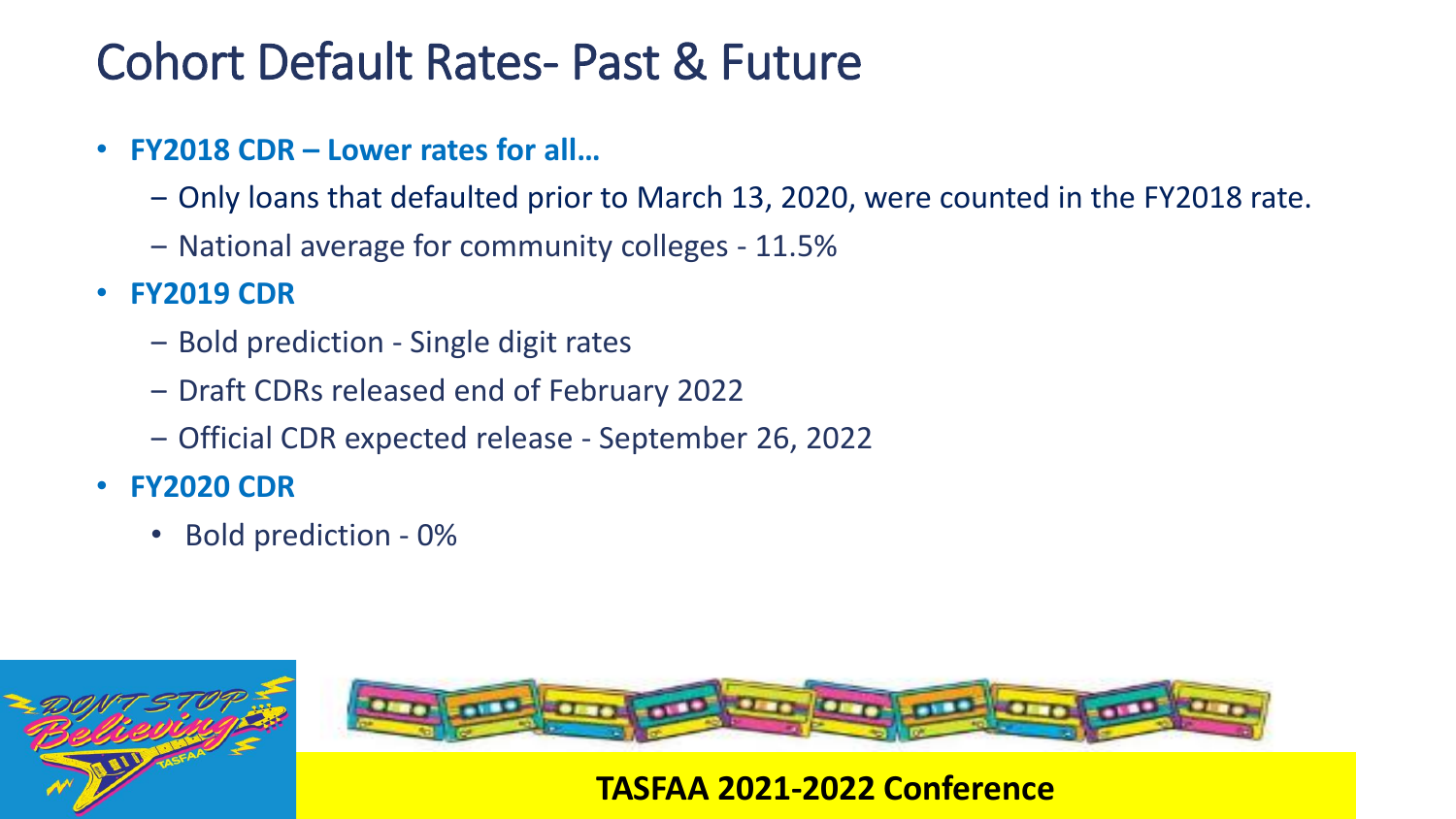# Cohort Default Rates – Past & Future *(continued)*

#### **What you need to know about FY2021 and FY2022:**

- Once National Forbearance ends on May 2, 2022, the FY2021 cohort will have *517 days* remaining in the calculation.
- Anticipate delinquency rates to spike for the FY2021 & FY2022 cohorts
	- Contributing factors:
		- Members of this cohort have **never** been in an active repayment status (grace + forbearance)
		- Higher unemployment rates for some
		- Borrowers once enrolled in auto-debit must reenroll

**Recommendations for minimizing delinquencies and defaults:**

- Continue default prevention activities
	- Monitor delinquency trends closely
	- ‒ Allocate resources to accordingly



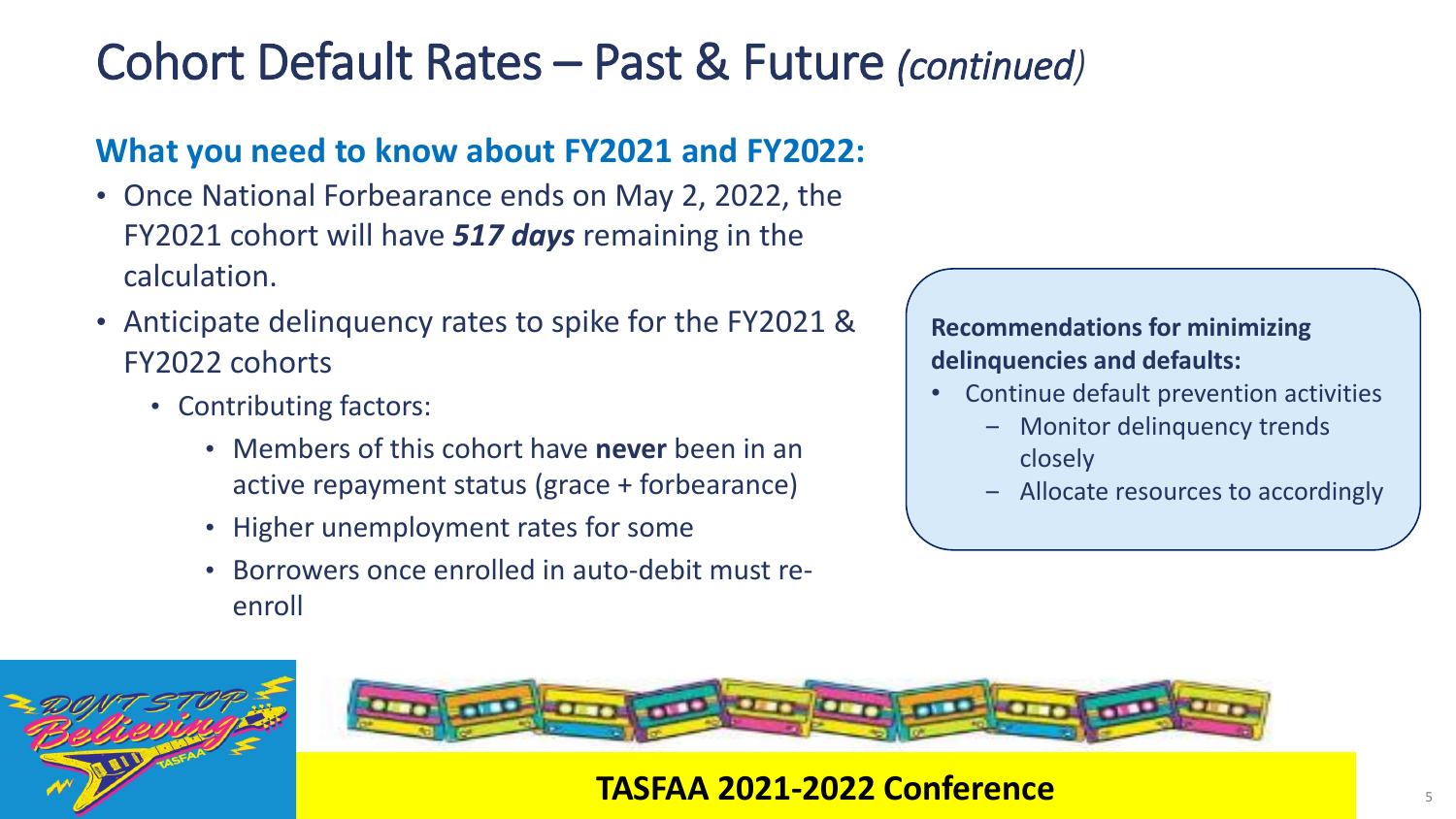# National Emergency Forbearance

- Significant nation-wide economic disruption with longer term implications
- Individual borrower's ability to restart repayment may vary widely
- Expect delinquency rates to exceed FY2017





**TASFAA 2021-2022 Conference**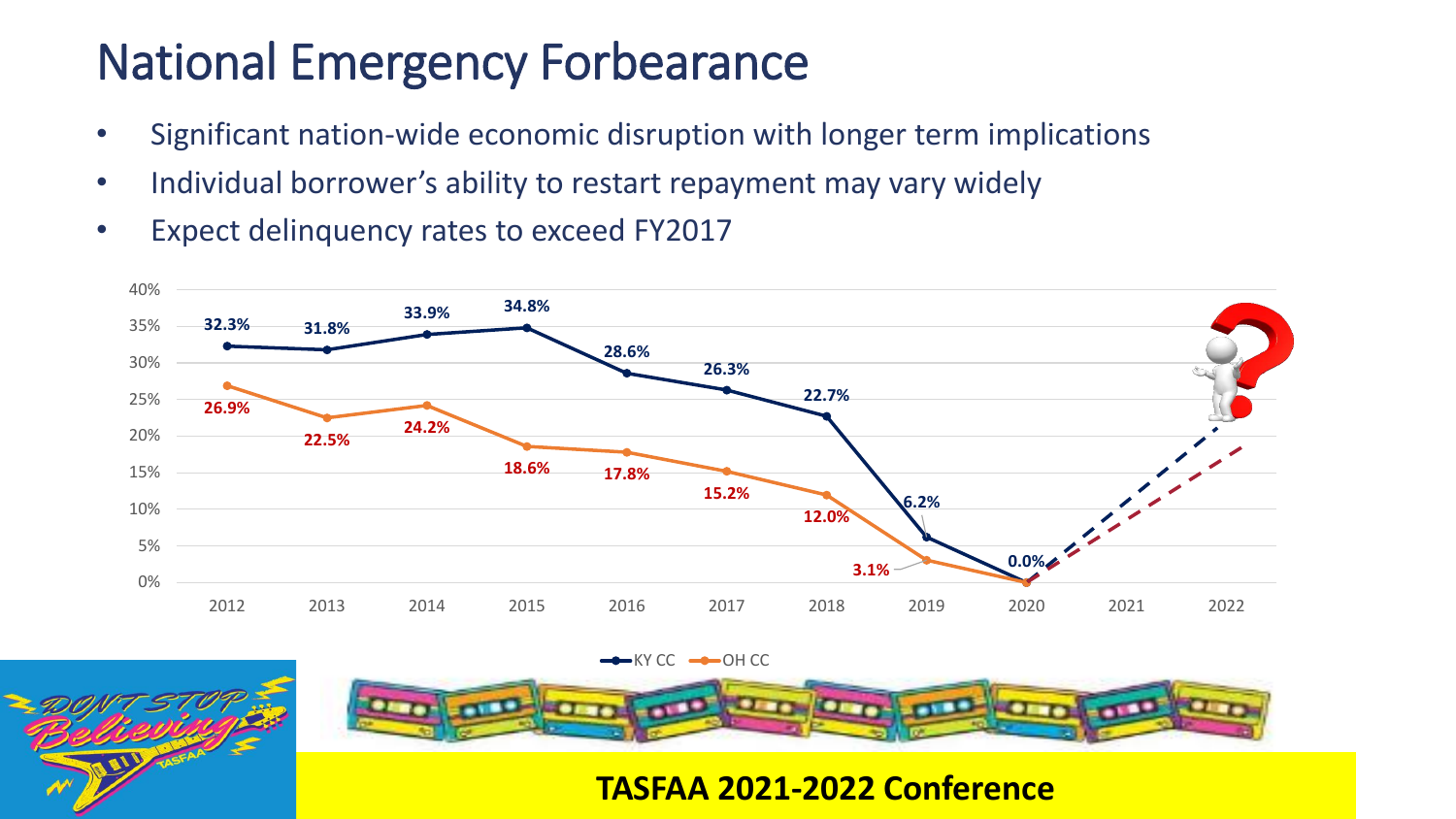# Impact of CDRs on Disbursements

**Colleges with 3 years under 15% may move to single disbursement of aid dollars per semester, disburse aid on first of day of class (or prior to term start).**

#### **Should your institution?**

Your college could get funds earlier but run risk of:

- Higher incidence of R2T4
- Higher student loan delinquency/default rates

#### **Recommendation:**

Talk to your Financial Aid Director and weigh all risks before your institution makes any changes to disbursement schedules.

Remember that the CDR rates for 2018- 2020 are artificially low due to forbearance. **This is an anomaly, not a trend.**



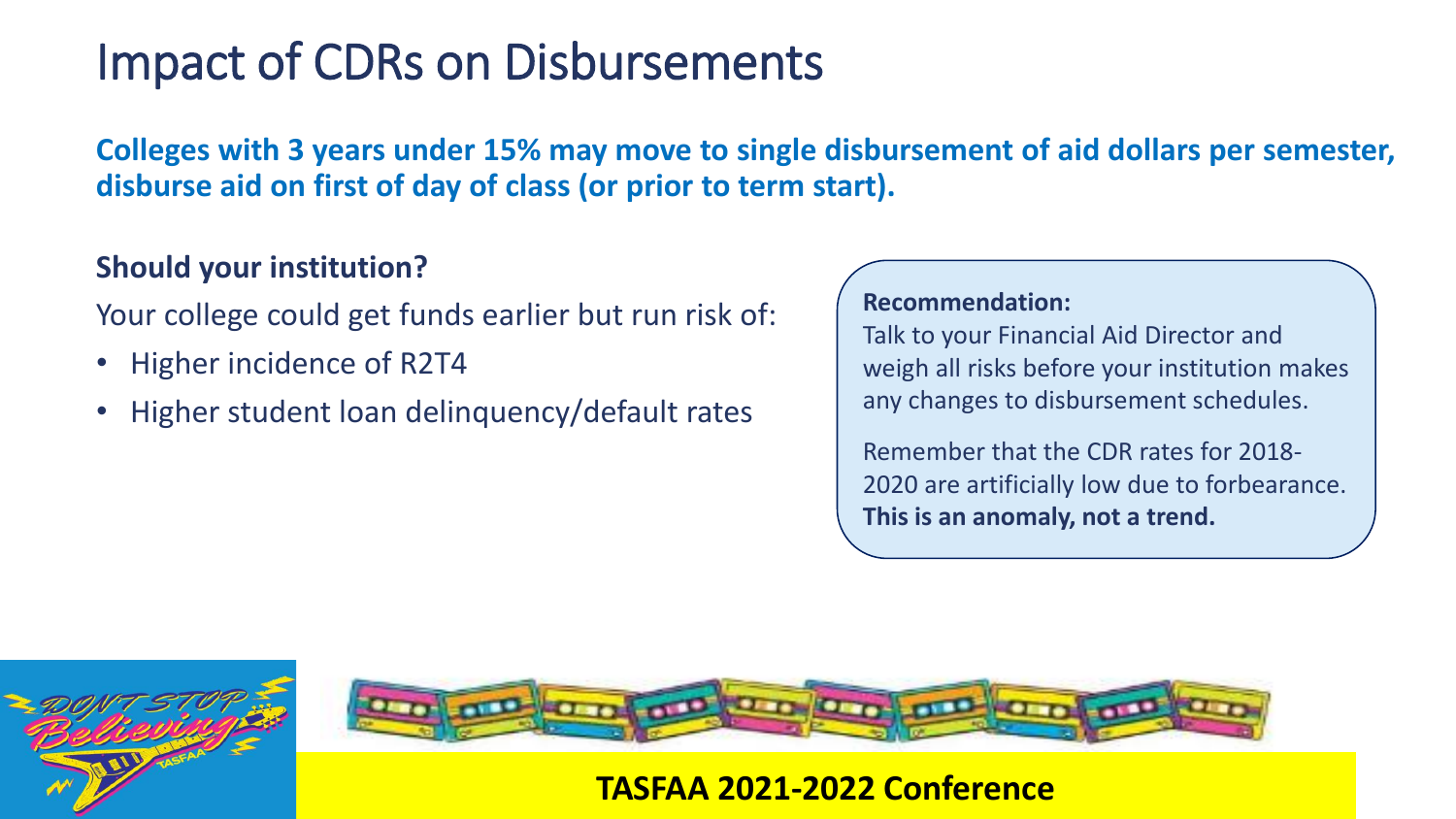# Get Ahead of the Curve

#### **Keep your Administration in the loop!**

- Focus on FY2021, 2022 and 2023 cohorts
- Remember CDRs are a lagging indicator
- The goal is to prevent future spikes in delinquency and default

| <b>Cohorts</b> | <b>Begin Monitoring</b> | <b>Monitoring Ends</b> | <b>Draft Rates</b><br><b>Released to</b><br><b>Colleges</b> | <b>Official Rates</b><br><b>Published</b> |
|----------------|-------------------------|------------------------|-------------------------------------------------------------|-------------------------------------------|
| 2019           | Oct. 1, 2018            | Sept. 30, 2021         | Feb. 2022                                                   | Sept. 2022                                |
| 2020           | Oct. 1, 2019            | Sept. 30, 2022         | $Eeb$ 2023                                                  | <b>Sept. 2023</b>                         |
| 2021           | Oct. 1, 2020            | Sept. 30, 2023         | Feb. 2024                                                   | <b>Sept. 2024</b>                         |
| $-2022$        | Oct. 1, 2021            | Sept. 30, 2024         | Feb. 2025                                                   | <b>Sept. 2025</b>                         |
| 2023           | Oct. 1, 2022            | Sept. 30, 2025         | Feb. 2026                                                   | <b>Sept. 2026</b>                         |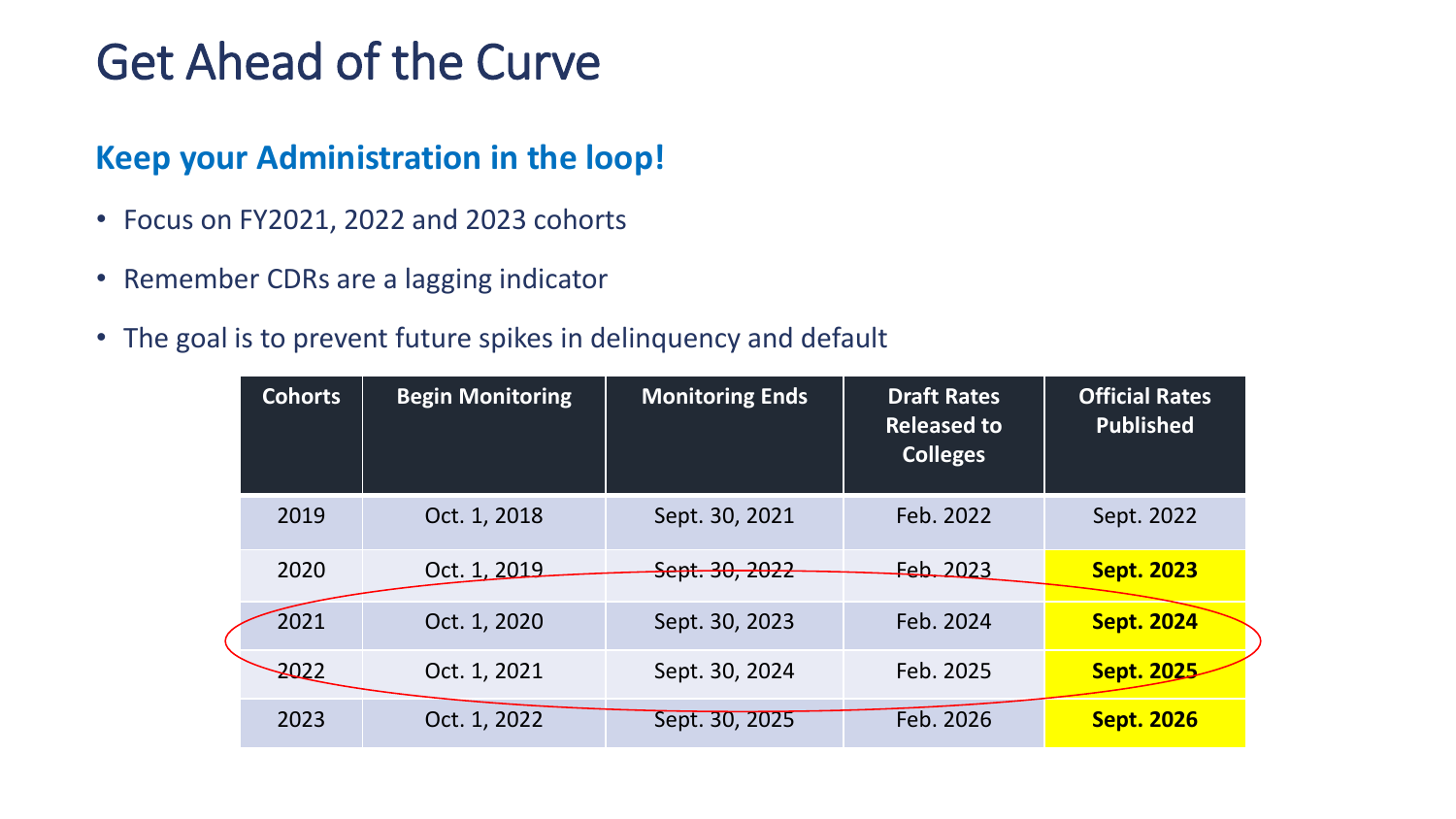## Loan Conversions – Borrowers

#### *Three servicers ended contract with FSA…*

#### **Where are they now…?**

- **Granite State Borrowers** *– Transferred to Edfinancial Services*
	- Completed November 2021
- **Navient Borrowers** *– Assumed by Maximus/Aidvantage* 
	- Completed December 2021
- **FedLoan Servicing (PHEAA)**
	- To be transferred to various servicers by December 2022
	- PSLF to MOHELA (FedLoan Servicing Platform)

**\*Important to keep in mind aggregate loan limits –** As portfolios migrate confirm aggregate loan limits



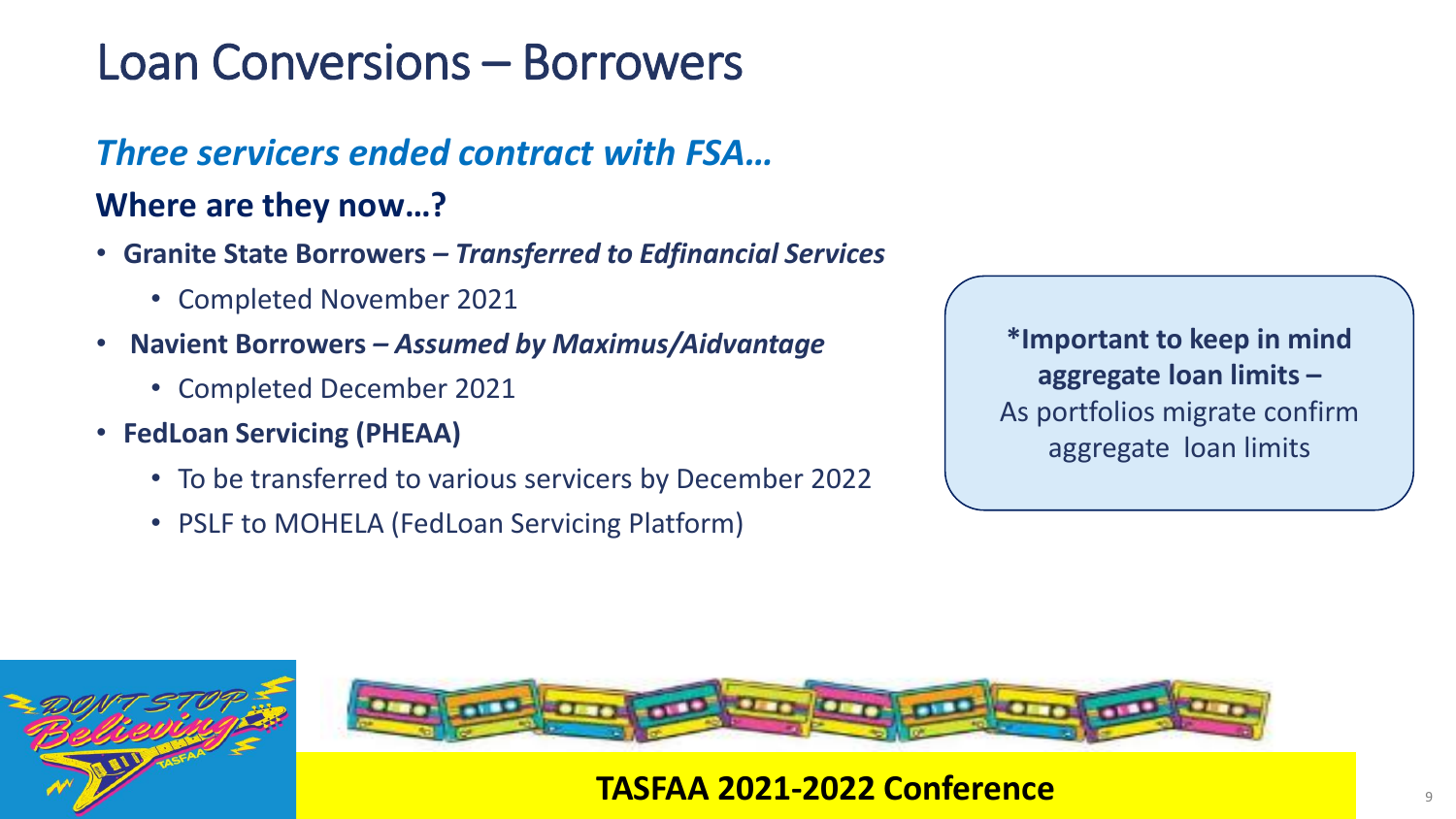# Public Service Loan Forgiveness (PSLF)

#### **Unchanged Requirements:**

- Making 120 qualifying payments or the equivalent
- Being employed by government, 501(c)(3) not-for-profit, or other not-for-profit organization that provides a qualifying service\*
- Working full time
- Having Direct Loans or consolidate into Direct Consolidation Loans
- Certifying qualifying employment for the periods of time for which you want credit towards PSLF
- \*Employment at a for-profit organization does not qualify



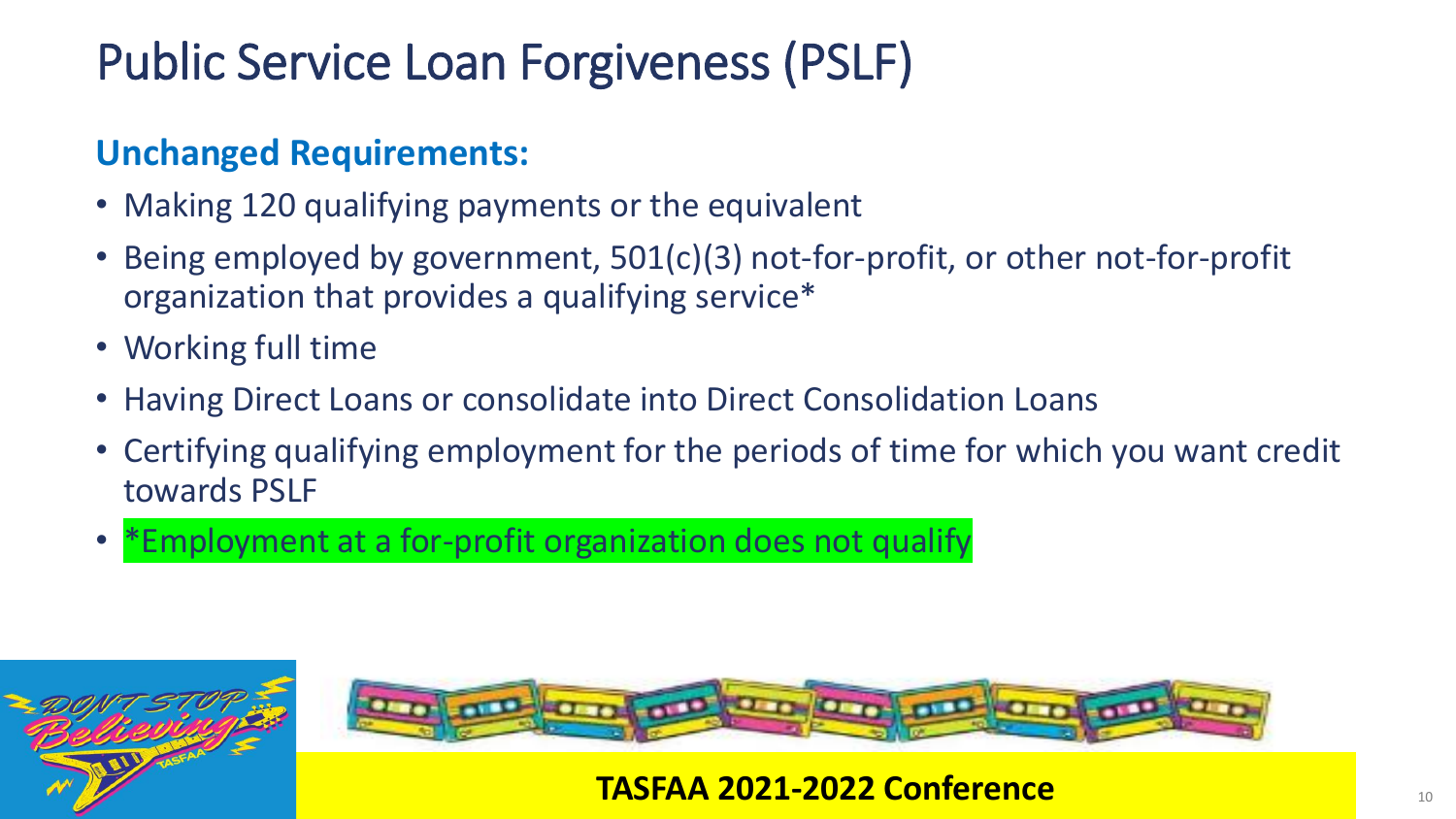#### Public Service Loan Forgiveness (PSLF) – Limited Waiver (10/31/2022)

#### **Key Points: PSLF Summary of Changes**

- For a limited time, borrowers may receive credit for past periods of repayment on loans that would otherwise not qualify for PSLF.
- If borrowers have FFEL, Perkins, or other federal student loans, they will need to consolidate loans into a Direct Consolidation Loan to qualify for PSLF both in general and under the waiver. Before consolidating, borrowers need to check to see if they work for a qualifying employer.
- Past periods of repayment will now count regardless of whether a borrower made a payment, made that payment on time, for the full amount due, on a qualifying repayment plan.
- Periods of deferment or forbearance, and periods of default, continue to not qualify.
- Note: The qualifying employment requirement has **not** changed.



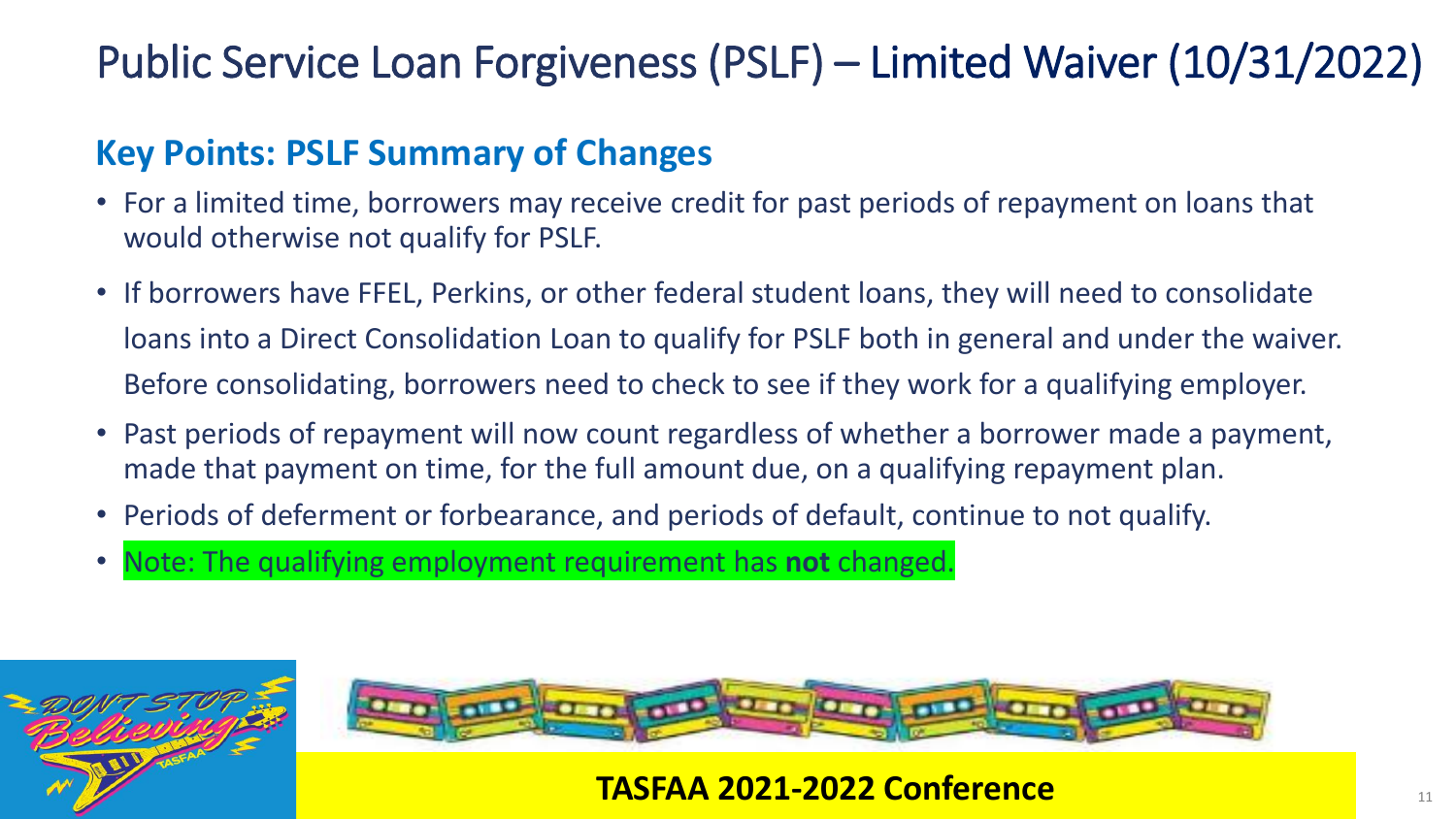### PSLF Help Tool

#### **When it doubt, fill it out!** https://studentaid.gov/pslf/

Federal Student Aid

UNDERSTAND AID  $\sim$ 

APPLY FOR AID  $\vee$ 

COMPLETE AID PROCESS  $\vee$ 

MANAGE LOANS ~

Log In | Create Account  $\mathbb Q$ 





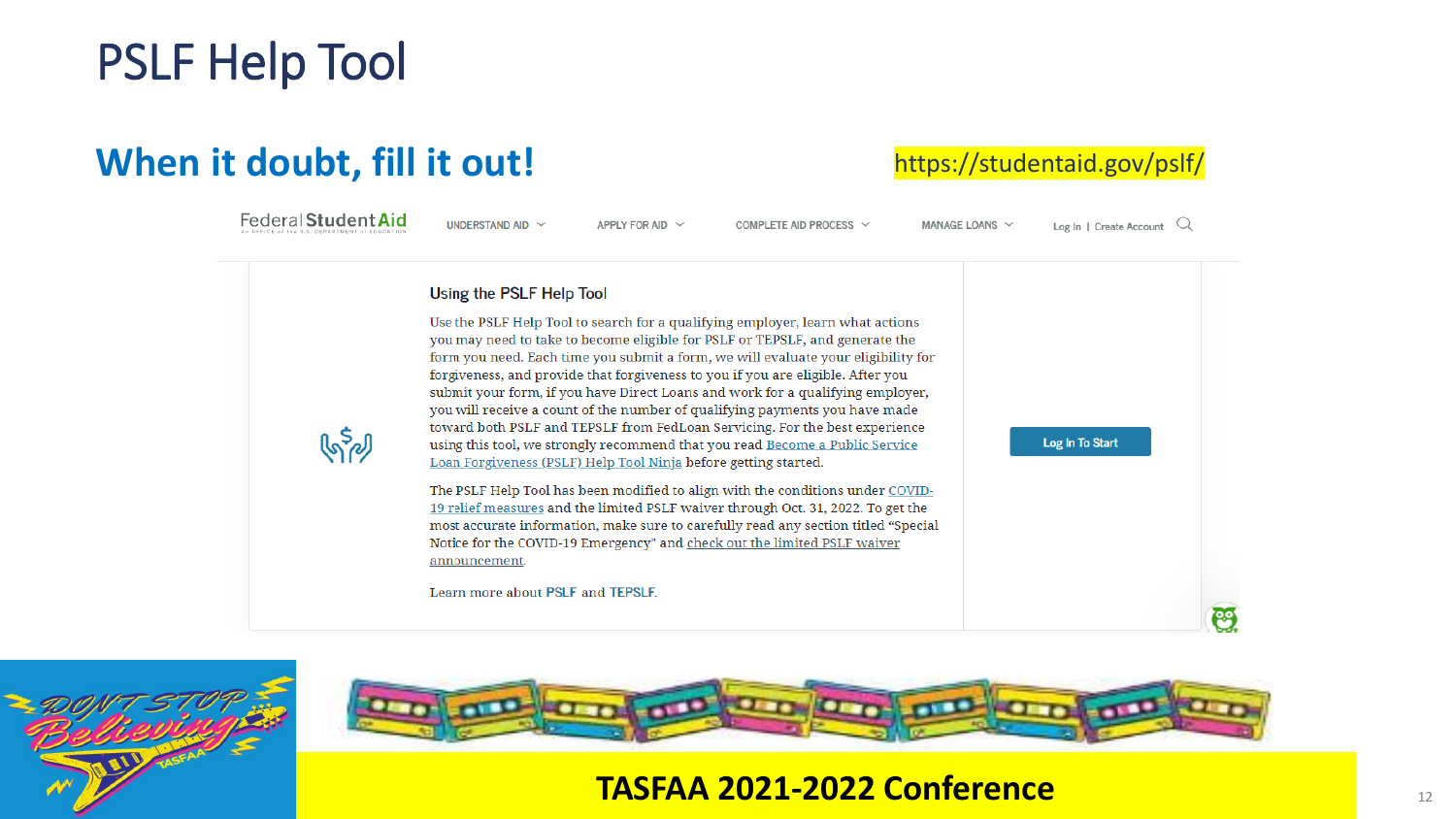## Return to Repayment – May 2, 2022

- *Currently RTR scheduled for May 2nd…*
- FSA focused on proactive communication and borrower support plans
- Schools encouraged to conduct outreach to former students
	- Tool kit available at [FinancialAidToolkit.ed.gov](https://financialaidtoolkit.ed.gov/tk/announcement-detail.jsp?id=return-to-repayment)
		- Return to repayment fact sheet
		- Sample email messaging and social media posts





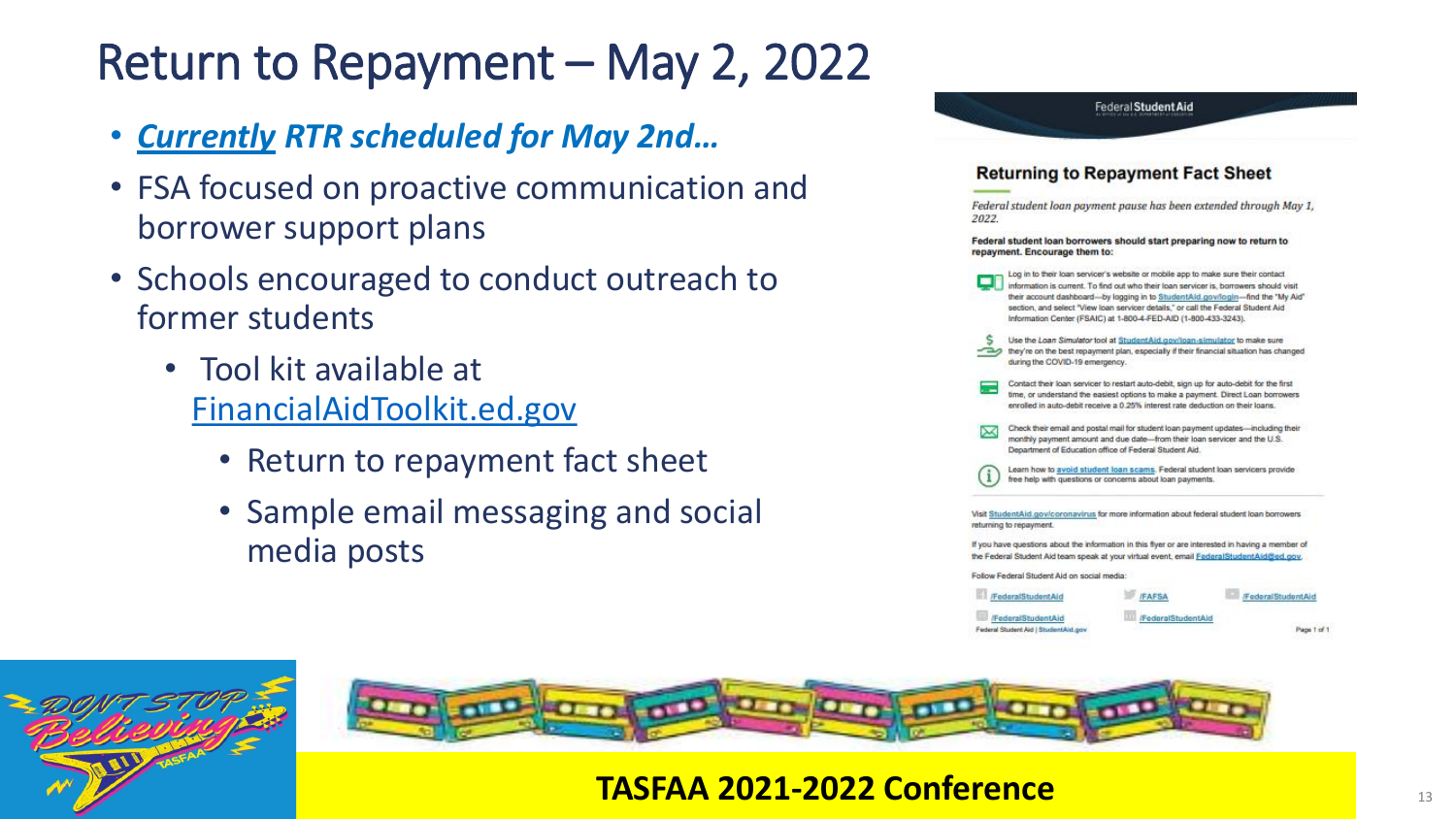# Return to Repayment – May 2, 2022

#### **Advice for your borrowers:**

- Know their servicer Remember loans may have been transferred or changed to new management
- Watch for communication from FSA and the servicer
- Take advantage of temporary benefits
- Make sure monthly payments are affordable - If not, apply for IDR

#### **For Students and Educators:**

For all with federal loan debt - take advantage of the PSLF limited waiver

**When in doubt fill it out!**



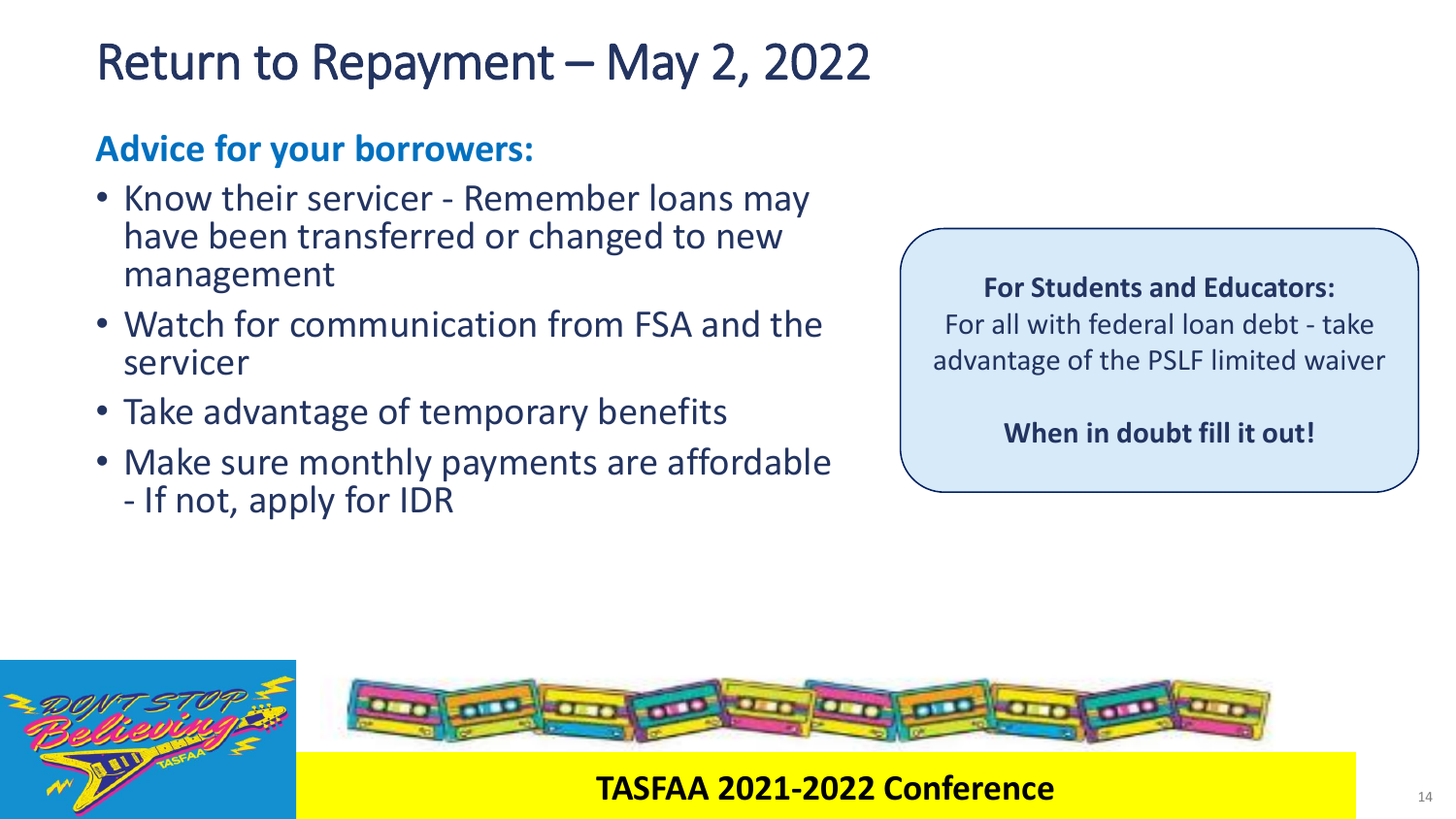#### Return to Repayment - May 2, 2022 ???